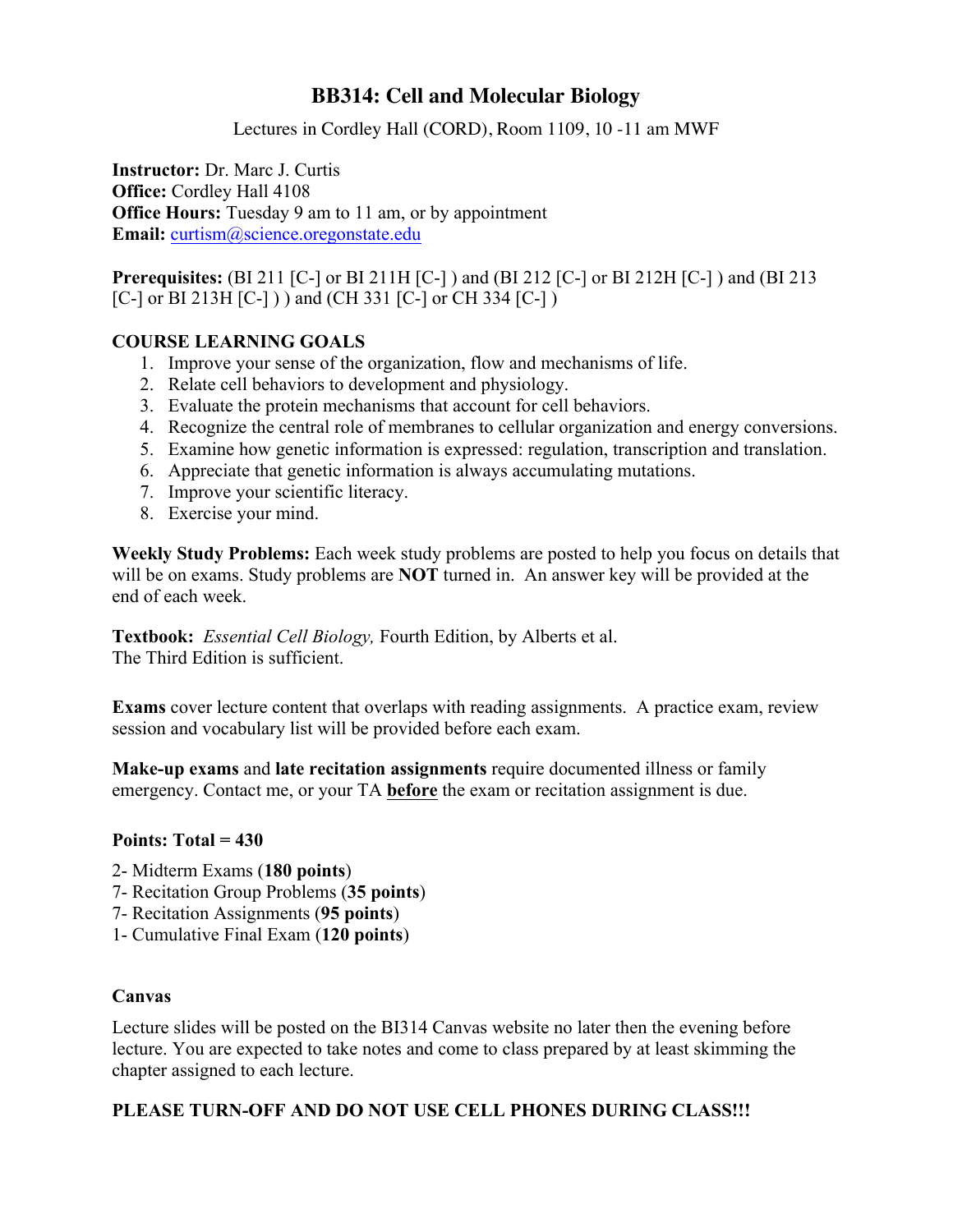|                                       |      | Unit1: Cell Organization, Flow and Mechanisms                  |              |  |  |  |
|---------------------------------------|------|----------------------------------------------------------------|--------------|--|--|--|
| Week 1                                | 1/8  | The Organization, flow and mechanisms of life                  | Ch.1         |  |  |  |
|                                       | 1/10 | The Organization, flow and mechanisms of life                  | Ch.1         |  |  |  |
|                                       | 1/12 | Cell diversity and cell organization                           | Ch.1         |  |  |  |
| $\overline{c}$                        | 1/15 | Martin King Jr. Day (No Classes)                               |              |  |  |  |
|                                       | 1/17 | Cell molecular organization                                    | Ch.2         |  |  |  |
|                                       | 1/19 | Flow: free-energy and work                                     | Ch.3         |  |  |  |
| 3                                     | 1/22 | Mechanisms: proteins                                           | Ch.4         |  |  |  |
|                                       | 1/24 | Mechanisms: proteins                                           | Ch.4         |  |  |  |
|                                       | 1/26 | Membrane structure                                             | Ch.11        |  |  |  |
| $\overline{4}$                        | 1/29 | Membrane transport                                             | Ch.12        |  |  |  |
|                                       | 1/31 | Electron transport chain, proton motive force and ATP synthase | Ch.14        |  |  |  |
|                                       | 2/2  | Cell growth: the core pathway                                  | Ch.13 and 14 |  |  |  |
| Unit2: Cell Behaviors                 |      |                                                                |              |  |  |  |
| 5                                     | 2/5  | Exam1                                                          |              |  |  |  |
|                                       | 2/7  | Cell signaling: receptors and transduction                     | Ch.16        |  |  |  |
|                                       | 2/9  | Cell signaling: receptors and transduction                     | Ch.16        |  |  |  |
| 6                                     | 2/12 | Cell division                                                  | Ch.18        |  |  |  |
|                                       | 2/14 | Cell division and cell death                                   | Ch.18        |  |  |  |
|                                       | 2/16 | Cell secretion: protein sorting                                | Ch.15        |  |  |  |
| 7                                     | 2/19 | Cell secretion: endomembrane system                            | Ch.15        |  |  |  |
|                                       | 2/21 | Cell shape: intermediate filaments and microtubules            | Ch.17        |  |  |  |
|                                       | 2/23 | Cell migration: actin filaments                                | Ch.17        |  |  |  |
| Unit3: Genome Expression and Mutation |      |                                                                |              |  |  |  |
| 8                                     | 2/26 | $\vert$ Exam 2                                                 |              |  |  |  |
|                                       | 2/28 | Tissues, stem cells and cancer                                 | Ch.20        |  |  |  |
|                                       | 3/2  | DNA and chromosomes                                            | Ch.5         |  |  |  |
| 9                                     | 3/5  | From DNA to RNA: transcription                                 | Ch.7         |  |  |  |
|                                       | 3/7  | From RNA to Protein: translation                               | Ch.7         |  |  |  |
|                                       | 3/9  | Cell differentiation: regulation of gene expression            | Ch.8         |  |  |  |
| 10                                    | 3/12 | Cell Differentiation: regulation of gene expression            | Ch.8         |  |  |  |
|                                       | 3/14 | Mutation: DNA replication                                      | Ch.6         |  |  |  |
|                                       | 3/16 | Mutation: DNA repair and recombination                         | Ch.6         |  |  |  |
| 11                                    | 3/20 | Final Exam $6:00-8:00$ pm                                      |              |  |  |  |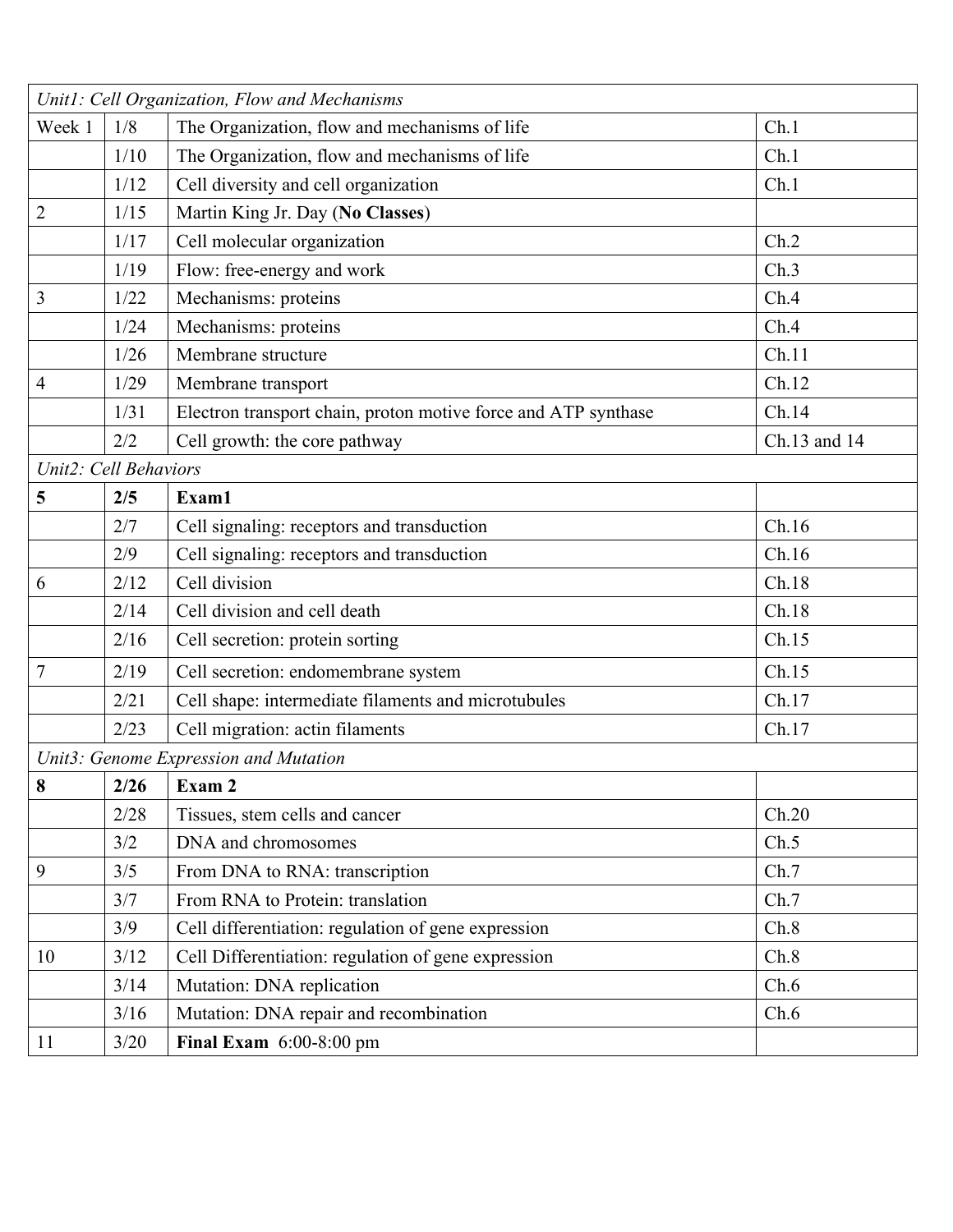#### **Recitations:**

| WB 205          | $(Sec: 010)$ Tuesday | 9:00 a.m. Dan Hayes: breyssed@oregonstate.edu |
|-----------------|----------------------|-----------------------------------------------|
| <b>LINC 307</b> |                      | $(Sec: 011)$ Tuesday $4:00$ p.m. Dan          |
| <b>GILM 234</b> |                      | $(Sec. 012)$ Wednesday 9:00 a.m. Dan          |
| <b>GILK 113</b> |                      | $(Sec. 013)$ Wednesday 1:00 p.m Dan           |
| <b>NASH 214</b> |                      | $(Sec: 014)$ Wednesday $4:00$ p.m. Dan        |
| LINC 368        |                      | $(Sec: 015)$ Friday 9:00 a.m. Dan             |

## **TA office hours:**

Dan Hayes, ALS 2031, 9:00-10:00 am Monday or by appointment Will Sato, to be updated soon

# **Recitation In-Class Group Problems and Assignments**

There is a total of **35 pts** for completing Group Problems (**5 pts** each) during recitation. You must attend 7 recitations to get all **35 pts**. In other words, you can miss 3 recitations without losing points. However, attending all recitations is recommended.

There are 7 assignments worth a total of **95 pts**. Assignments are started in recitation, completed at home and due the following week. Assignments will be posted on Canvas.

| Week           | <b>In-Class Group Problem</b>                         | <b>Assignment</b>                         |
|----------------|-------------------------------------------------------|-------------------------------------------|
| R1             | Nested Hierarchy                                      | Nested Cubes (15 pts)                     |
| R <sub>2</sub> | Flow and Mechanism                                    | Flow and Mechanism (15 pts)               |
| R <sub>3</sub> | Focusing on an Interface                              | Propose an Interface to Engineer (15 pts) |
| R <sub>4</sub> | Having Fun with Mutation                              | <b>No Assignment</b>                      |
| R <sub>5</sub> | Signal Transduction                                   | Signal Transduction Analogy (10 pts)      |
| R <sub>6</sub> | Cell Cycle Checkpoints                                | Cell Cycle Sequence of Events (10 pts)    |
| R7             | Orientation of Proteins in the<br>Endomembrane System | <b>No Assignment</b>                      |
| R <sub>8</sub> | Human Genome                                          | Browsing the Human Genome (15 pts)        |
| R <sub>9</sub> | <b>Transcription and Translation</b>                  | The Genetic Code (15 pts)                 |
| R10            | Gene reporters                                        | <b>No Assignment</b>                      |